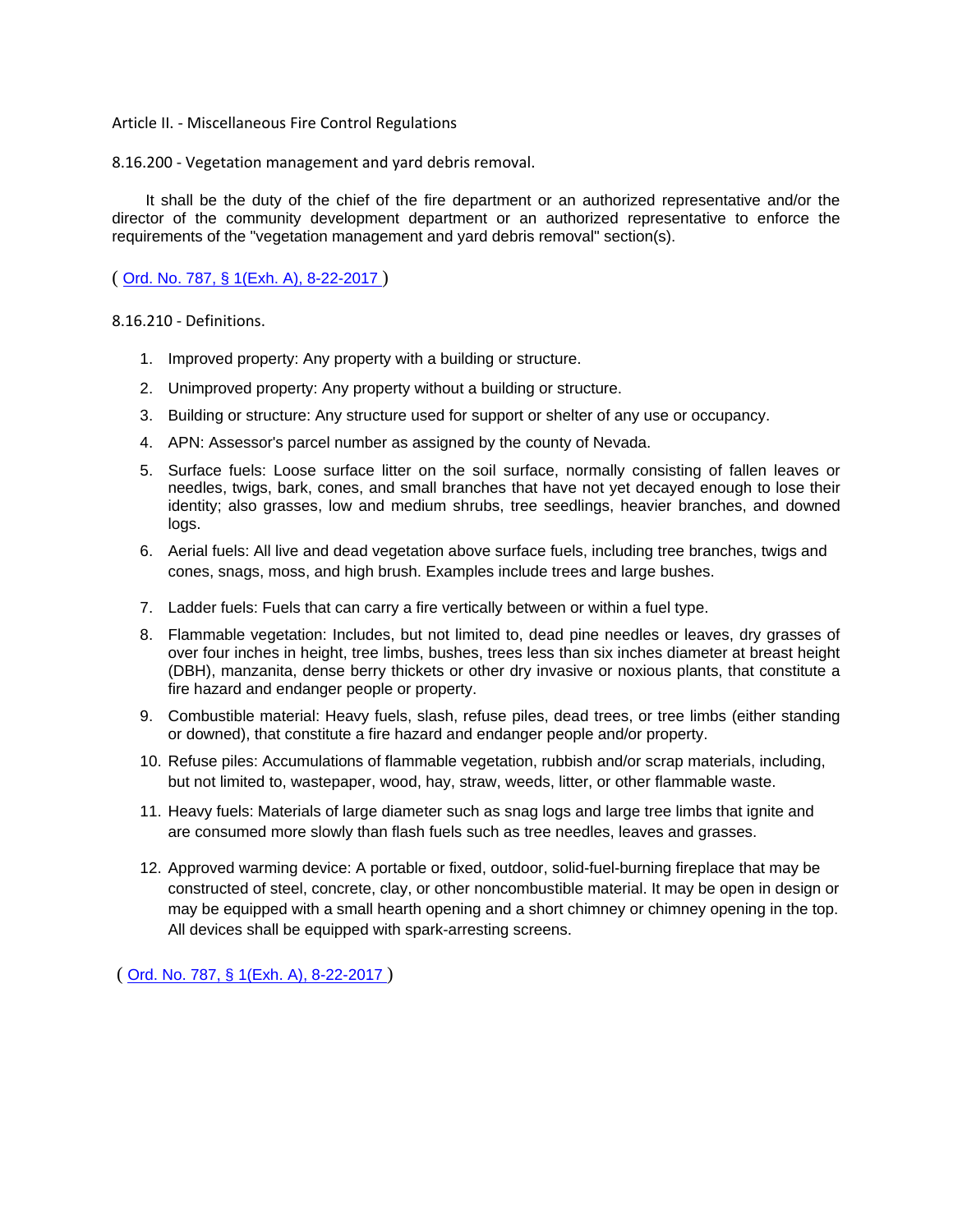8.16.220 - Abatement procedures.

To reduce fire hazards and nuisances associated with weeds, other flammable vegetation, refuse piles, and/or combustible materials upon or in front of private improved or unimproved property, the city council may conduct proceedings pursuant to Chapter 9.28 of this Code. Such proceedings may include requiring abatement of fire hazards throughout the city, entering upon private property, and performing abatement where the private property owner does not abate. The cost of such abatement will be assessed upon the nuisance property under Chapter 1.14 of this Code, and such costs will constitute a lien upon the land until paid and will be collected upon the next tax roll upon which real property taxes are collected.

## ( [Ord. No. 787, § 1\(Exh. A\), 8-22-2017](http://newords.municode.com/readordinance.aspx?ordinanceid=856651&datasource=ordbank) )

8.16.230 - Duty to abate flammable vegetation and combustible material.

It shall be the duty of every owner, occupant, or person in control of any private land, whether improved or unimproved, within the City of Grass Valley, to abate therefrom on such property, at his or her own expense, all weeds, flammable vegetation, and other combustible materials that constitute a fire hazard. The obligation to abate all weeds, flammable vegetation and other combustible materials shall comply with the following, shall be completed by May 1 of each year, and shall be maintained through October 31 or the end of fire season as declared by the California Department of Forestry and Fire Protection (CAL FIRE) whichever comes first:

- 1. **Improved or Unimproved Property Less Than or Equal to One Acre:** The entire property shall be mowed/cleared so that "flammable vegetation" as defined in Section 8.16.210 is no higher than four inches above mineral soil, the roof of every building and/or structure shall be free of flammable vegetation. No portion of any tree shall be within ten feet of the outlet of a chimney, stovepipe and/or electrical power service drop. Any plant, tree, or shrub adjacent to or overhanging a building and/or structure shall be free of dead or dying wood. Trees shall be free of branches six feet up from the ground, if height of the tree does not allow the six feet of clearance, the chief of the fire department or an authorized representative will determine appropriate clearance.
- 2. **Improved and/or Unimproved Property Greater Than One Acre:** A fifteen-foot clearance zone, measured from the property line, shall be provided if the property abuts an "improved property" as defined in Section 8.16.210. A thirty-foot clearance zone, as measured from the edge of the sidewalk nearest to the property line or from the street line if there is no sidewalk, shall be provided when property abuts any public or private rights-of-way, or fire apparatus access road. For the purposes of this Section 8.16.230(2), a clearance zone means "flammable vegetation" as defined in Section 8.16.210, is no higher than four inches above mineral soil and the roof of every building and/or structure shall be free of "flammable vegetation" as defined in Section 8.16.210. No portion of any tree shall be within ten feet of the outlet of a chimney, stovepipe, and/or electrical power service drop. Any plant, tree, or shrub adjacent to or overhanging a building and/or structure shall be free of dead or dying wood. Trees shall be free of branches six feet up from the ground, if height of the tree does not allow the six feet of clearance, the chief of the fire department or an authorized representative will determine appropriate clearance.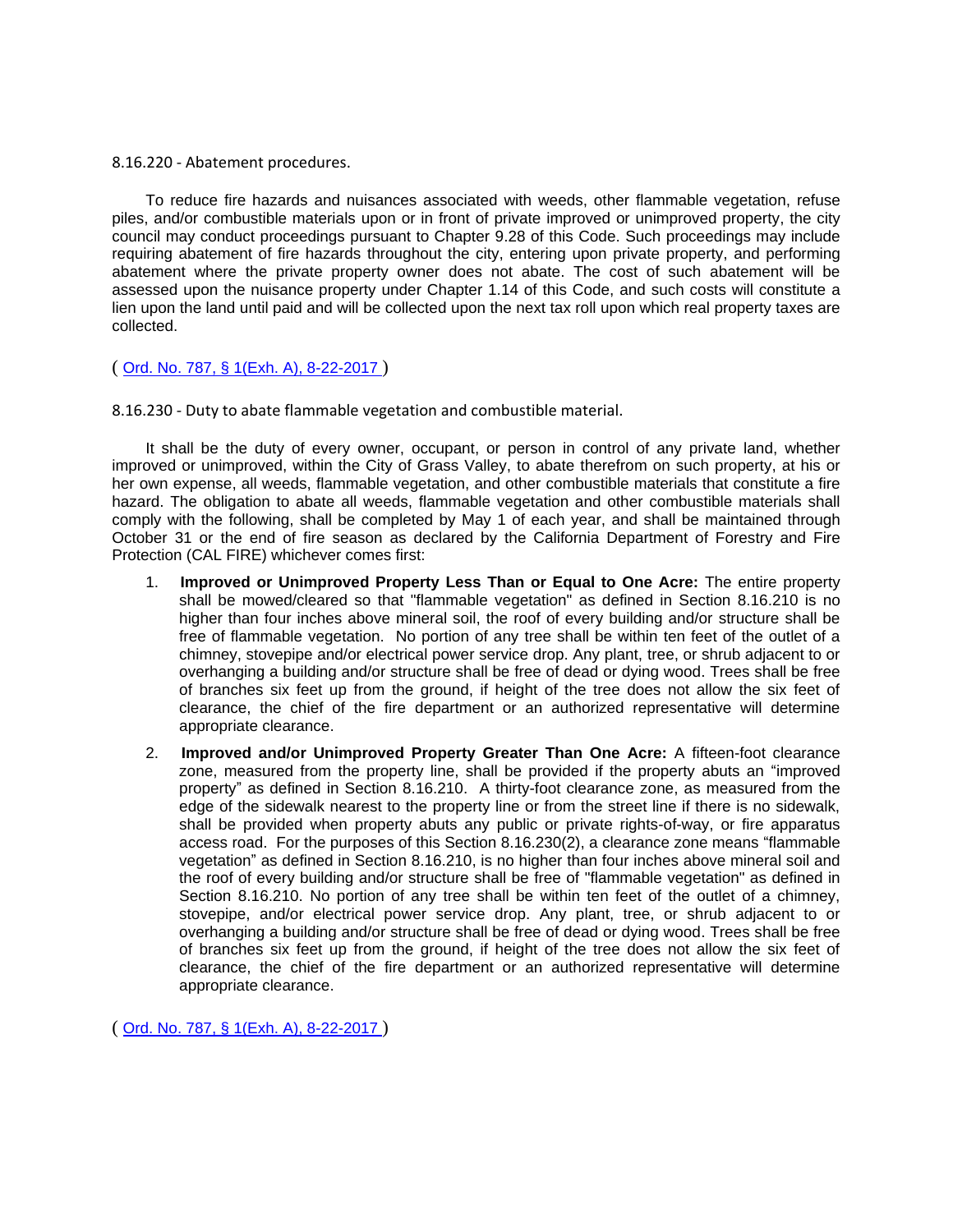8.16.240 - Emergency vehicle access.

- 1. No property owner may allow any portion of any vegetation on his or her property to interfere with street and emergency vehicle access, regardless of whether the access is along a public street or along a private residential access road. Vegetation must be trimmed back a minimum distance of three-feet from the edge of street line for properties less than or equal to one acre and thirty-feet from the edge of the street line for properties greater than one acre. Vegetation must also be trimmed to a minimum height of thirteen feet six inches above street pavement. The chief of the fire department or an authorized representative may provide written notice to the property owner requiring vegetation to be trimmed for a specified additional distance when the fire chief determines the vegetation would otherwise interfere with street or emergency vehicle access. If the property owner fails to maintain these clearance requirements, the city may abate this nuisance without further notice and at the property owner's expense. This subsection shall not apply to cultivated groundcover such as green grass, ivy, succulents, or similar plants used as groundcovers, provided they do not constitute a fire hazard.
- 2. Without notice, the chief of the fire department may also summarily abate weeds or hazardous growth on private property that in any way hinders emergency access and may charge the property owner for the costs of the abatement.

( [Ord. No. 787, § 1\(Exh. A\), 8-22-2017](http://newords.municode.com/readordinance.aspx?ordinanceid=856651&datasource=ordbank) )

8.16.250 - City abatement of hazardous vegetation or yard debris condition(s)—Lien.

Hazardous vegetation or yard debris shall be abated under Chapters 1.10 and 1.11 of this Code, and costs of abatement may be recovered under Chapter 1.14 of this Code.

( [Ord. No. 787, § 1\(Exh. A\), 8-22-2017](http://newords.municode.com/readordinance.aspx?ordinanceid=856651&datasource=ordbank) )

Article III. - Prohibitions

8.16.300 - Open burning.

It shall be unlawful for any person to ignite, permit, or maintain an open fire within the city limits of the City of Grass Valley.

This prohibition is not intended to prohibit fires in approved warming devices or devices used for cooking such as barbeques that are located on property that the individual using such device has legal authority to occupy.